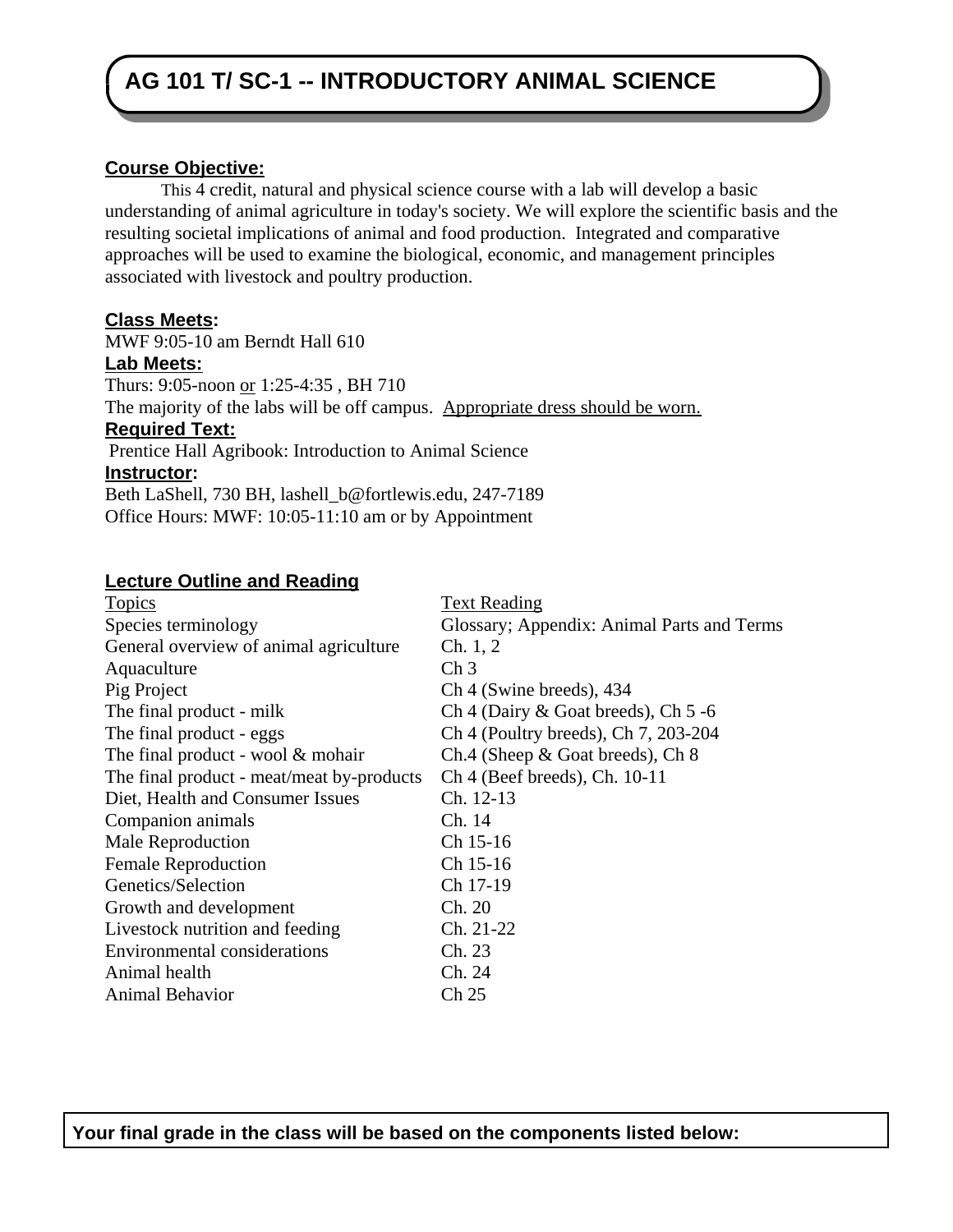| <b>Component</b>                                          | <b>Maximum Points</b> |  |
|-----------------------------------------------------------|-----------------------|--|
| Three (100 pt) Exams                                      | 300                   |  |
| Article Assignment                                        | 50                    |  |
| <b>Homework</b>                                           | 125                   |  |
| Six (20 pt) Quizzes (drop lowest)                         | 100                   |  |
| Laboratory and livestock enterprise participation         | 125                   |  |
| Data collection and summary assignment                    | 100                   |  |
| Comprehensive optional final - Tues 12/11 7:30 am         | $100**$               |  |
| <b>Total Points</b>                                       | 800                   |  |
| Tentative Grading Scale: A 94-100 B 85-93 C 75-84 D 65-74 |                       |  |

## **\*\* Optional Final (100 Points)- Tuesday December 11, 2007 7:30-9:30 am**

I will compute your grade the final week of class and you will have the option of accepting that grade or taking the final and trying to improve your grade. Taking the final can not lower your grade, the grade you are shown the last week of class, is the minimum grade you will receive. The score you receive on the final can be used to replace any 100 point exam or assignment due during the semester. **To have this option you must take the exams and hand in your assignments on the due dates.** Missing an exam or not completing an assignment means losing the option to skip the final. The Final Exam will be given only at its assigned time during Finals Week. Please do not plan on leaving campus prior to this time.

## **Article Assignment (50 Points)- Due November 16, 2007**

Peer reviewed scientific articles will be placed on reserve at Reed Library. Students should select one of the articles to review. The review should begin with a paragraph that summarizes the article. The remainder of the review should discuss whether the author makes a well supported argument. If the author is convincing explain what you find compelling about the argument. If you are not convinced, explain why not.

## **Homework Assignments may include the following topics (125 Points)**

| Scientific Method Hypothesis             | <b>Fat Intake Calculation</b>           |
|------------------------------------------|-----------------------------------------|
| <b>Animal Distribution</b>               | Draw male and female reproductive parts |
| <b>Animal and Trade Statistics</b>       | Genotype Worksheet                      |
| Diet, Health and Consumer Issue Research | <b>Genetics Research</b>                |
| <b>Risk Factor Concept Map</b>           | Calculate % DM                          |

## **Data Collection and Summary Assignment (100 points) - Due December 1, 2006**

As part of our laboratory experience, we will be recording weights on pigs throughout the semester. Students should select 10 pigs at the beginning of the semester to gather data on. Data will include breed, sex, color, birthdate, pen # and weights (taken approximately 3 times during semester). Students will formulate a hypothesis related to weight gain and select a variable to measure. Using these data, students will calculate average daily gains, total gains and weight per day of age. Students will complete the assignment by summarizing their conclusions related to their hypothesis including any possible biases that occurred.

## **Tentative Weekly Schedule:**